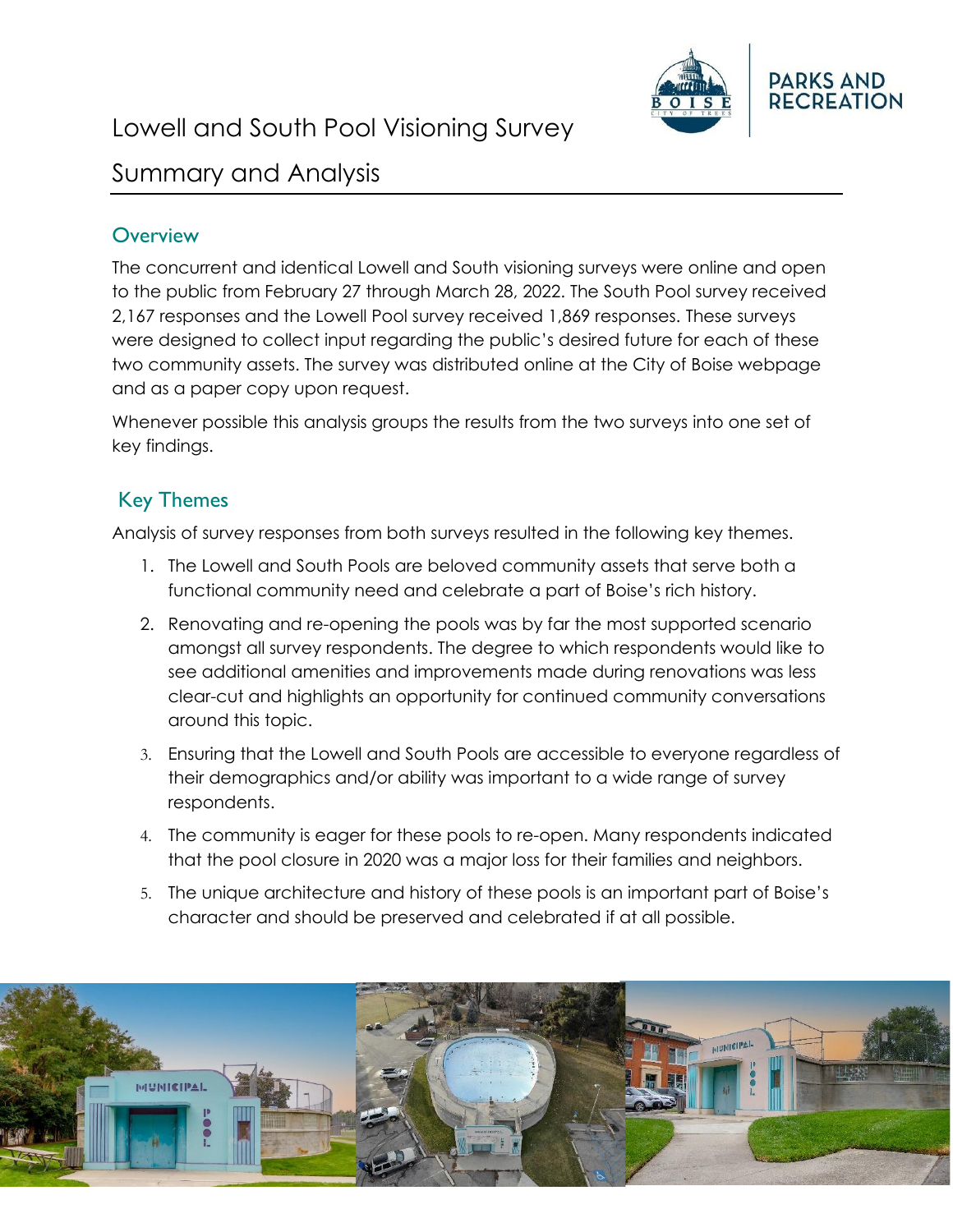## Respondent Information

Both the Lowell and South surveys received a diverse range of respondent participation. The following section highlights some important demographic information for each survey.

#### *Lowell*

- **Age** all age groups are represented in the survey responses, however there was an over representation of individuals between the ages of 30-50 (52%) and an underrepresentation of youth 20 years of age or younger (2%).
- **Race** Lowell survey respondents reflect a racial distribution similar to that of Boise's racial composition with a majority of respondents (86%) identifying as white.
- **Household income**  Lowell survey respondents have household incomes that skew slightly higher than Boise's median household income (\$63,778). 44% of Lowell respondents indicated a household income over \$100,000 annually, while only 6% of respondents indicated a household income under \$30,000 annually.
- **Homeownership**  a majority of respondents (82%) indicated that they own their home, compared to the citywide homeownership rate of 61%.
- **Respondents with no children at home** 45% of respondents indicated that they did not have children living at home.
- **Geographic location**  responses to the Lowell survey came in from all around Boise and the Treasure Valley. 47% of respondents lived in 83702 (North End, Highlands) and 27% lived in 83703 (Sunset, Collister, Quail Ridge).
- **Annual pool use** when the pools were open 25% of respondents indicated that they did not use the pool, 15% used the pool 1-2 times annually, and the remaining 60% indicated that they used the pool 3 or more times each year.

#### *South*

- **Age** all age groups are represented in the survey responses, however there was an over representation of individuals between the ages of 30-50 (50%) and an underrepresentation of youth 20 years of age or younger (3%).
- **Race** South survey respondents reflect a racial distribution similar to that of Boise's racial composition with a majority of respondents (84%) identifying as white.
- **Household income**  Survey respondents indicated a fairly even distribution of household incomes with 41% of respondent indicating an annual household income of under \$75,000 and 46% over \$75,000, with 13% of respondents choosing to not answer this question.
- **Homeownership**  a majority of respondents (73%) indicated that they own their home, compared to the citywide homeownership rate of 61%.
- **Respondents with no children at home** 47% of respondents indicated that they did not have children living at home.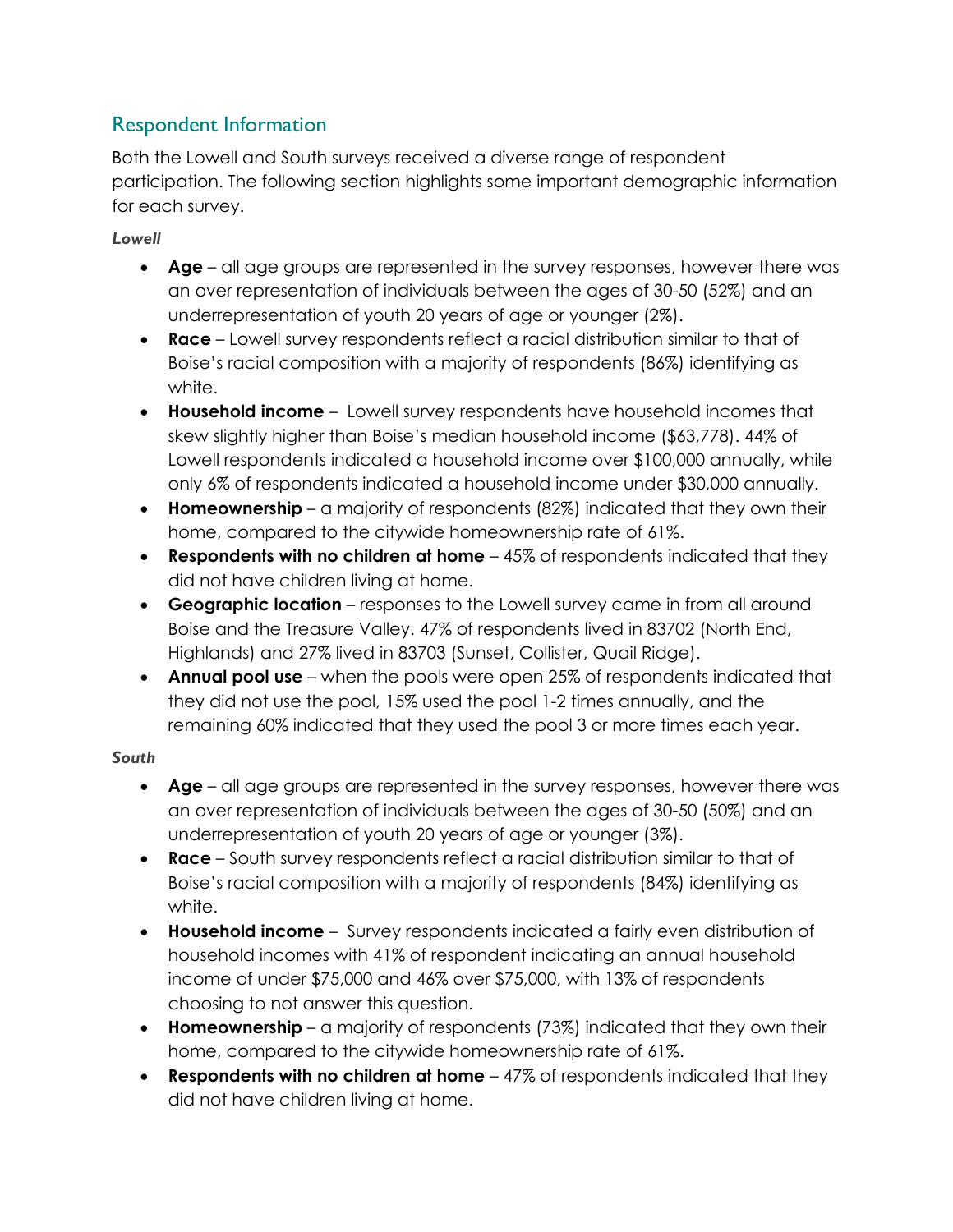- **Geographic location**  The largest group of respondents (42%) lived in 83705 (Vista, Hillcrest, Depot Bench) with the remaining respondents distributed in small amounts throughout the Treasure Valley.
- **Annual Pool Use**  when the pools were open 33% of respondents indicated that they did not use the pool, 15% used the pool 1-2 times annually and the remaining 52% indicated that they used the pool 3 or more times each year.

## Guiding Values

Respondents were asked to identify which value-based statements they believed should be considered when Boise Parks and Recreation makes decisions. The top identified guiding values between the two surveys were:

- 1. **Accessibility** Boise's neighborhood pools should be accessible to all members of the community regardless of their race, age, income, physical ability, or geographic location
- 2. **Equity and Inclusion:** Boise's neighborhood pools should be programmed and designed so that any resident can easily participate.
- 3. **Maintenance and Upkeep:** Investments into ongoing maintenance of Boise's neighborhood pools are critical to their long-term value to our community.
- 4. **Health and Safety:** Public health and safety are of highest importance when making investments in public spaces and infrastructure.

## Barriers to Pool Use

Respondents who indicated that they used the pools two or fewer times per year identified the following primary reasons and barriers to access.

#### *Lowell Pool*

- 1. Did not want to visit the pool (22%)
- 2. Did not live in Boise when the pool was open (21%)
- 3. Little or no shade at the pool (18%)
- 4. Pool was too small (14%)
- 5. Pool was not friendly to young children (14%)

#### *South Pool*

- 1. There were other pools closer to my home (34%)
- 2. Did not want to visit the pool ( 24%)
- 3. Did not live in Boise when the pool was open (17%)
- 4. Little or no shade at the pool (15%)
- 5. Pool was too small (14%)

A number of respondents did not actively want to utilize the pool but recognized the value of these important neighborhood assets. Respondents at South indicated a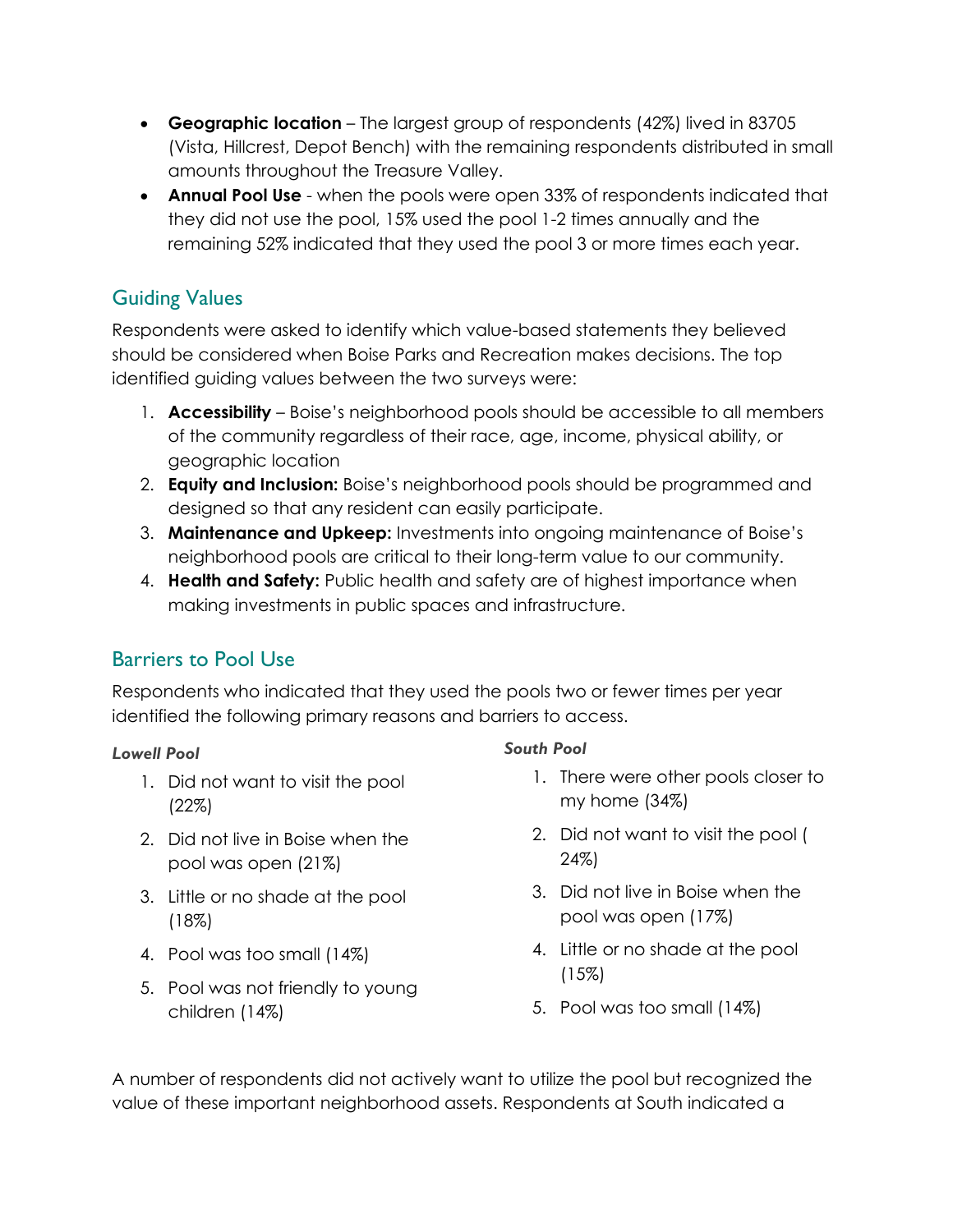greater likelihood to utilize other pool resources outside of the neighborhood including larger regional destination pools including Ivywild and the Boise Aquatic Center. Additionally, some respondents chose not to utilize the pools because of safety concerns, particularly for young children.

## Transportation to Pools

The table below highlights the transportation methods respondents were using to access the pools. Both pools were often accessed by individuals biking and walking, however South had a larger percentage of respondents who were driving to the pools compared to other means.



## What do respondents love most about the Lowell and South Pool?

Survey respondents loved numerous attributes and qualities of the Lowell and South Pools. The following list represents commonly heard themes from amongst open-ended survey responses related to things that respondents loved most.

- **Location** These pools are conveniently located for neighborhood resident use. Kids were able to walk and bike safely to these pools and they serve as important community gather locations.
- **Unique history and architectural style –** Respondents from both surveys indicated that these pools contributed to the character of the neighborhood and that the history and architectural style made the neighborhood feel more unique and identifiable. Additionally, many respondents highlighted how these pools were important to the history of the neighborhood and many respondents requested that the City preserve these as historical sites if at all possible. The Art Deco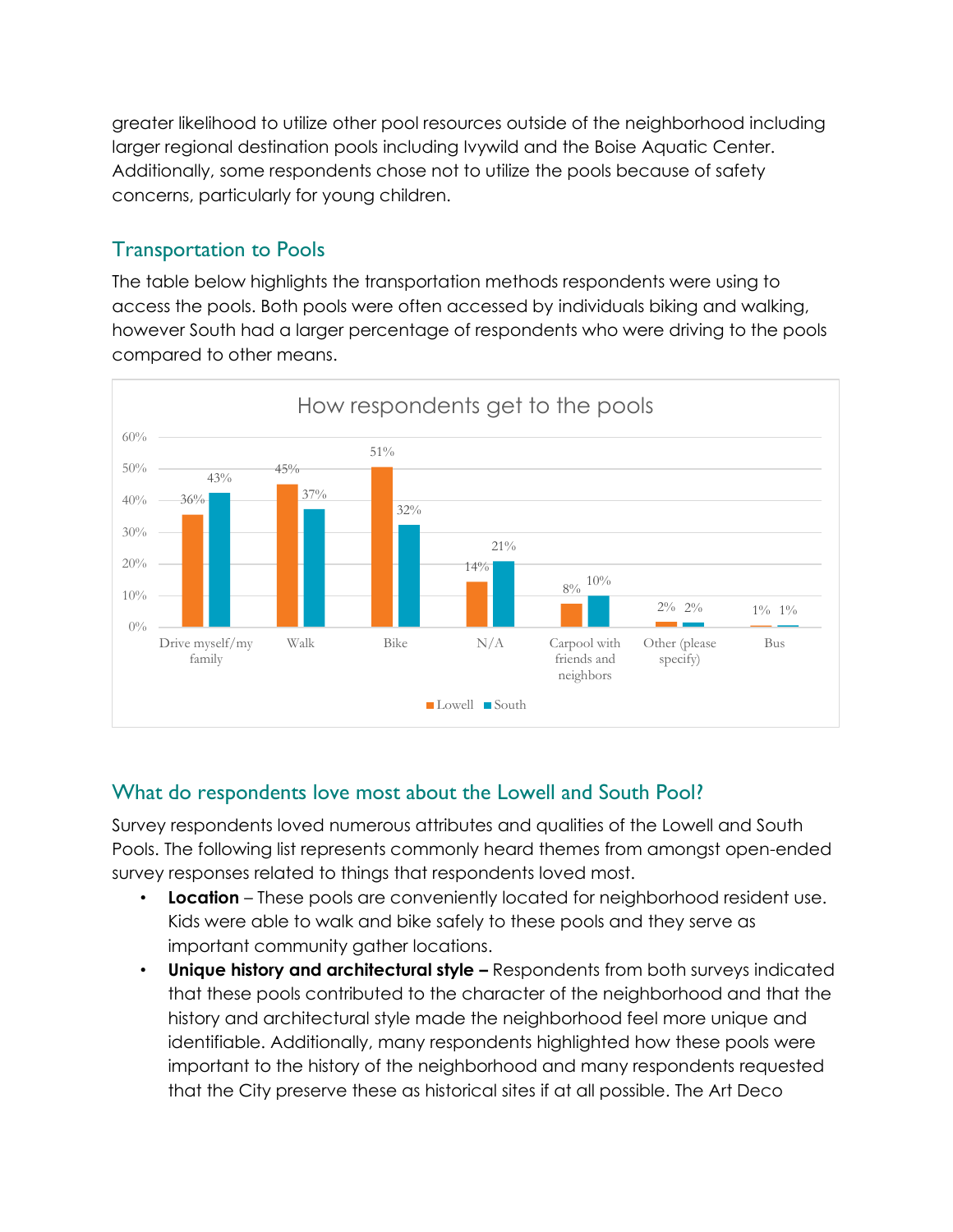entrance and the 2-story above ground pool design were generally well liked by survey participants.

- **Neighborhood stories and memories** These pools were foundational for many in creating positive summertime memories for themselves and their families. Dozens of respondents shared fond memories and stories of these pools, which was often accompanied by a hope that future generations would be able to have this same kind experience at the pool.
- **Community gathering space –** These pools offer an important place for the community to get to know each other and for neighbors to build personal connections.
- **Simplicity in form and function** Many respondents indicated that they loved these pools for their simplicity. These pools do not have many of the flashy amenities of more modern pool facilities, but that the simple function provides an important and unique experience for kids and families.
- **Skill development** Many respondents indicated that these pools serve a vital educational role to neighborhood children who would possibly not have other opportunities to learn to swim and practice water safety.

## Opportunities for Improvement

While these pools were widely considered by survey respondents to be highly regarded community assets, they also identified a number of improvements that would enhance the form and function of these pools. The most commonly cited areas for improvement included:

- Structural updates to meet ADA requirements and code
- Improved accessibility for all users regardless of age and ability
- Safety improvements including ways to make the pool more accessibly to very young children (zero depth pool entry)
- Expanded deck and shade structures that would make it easier and more comfortable for parents to be at the pool while their kids were swimming
- A pool heater that would allow the pool to be more functional outside of the warmest months
- Improvements to the restroom and locker room facilities
- Additional programming for kids and adults including designated adult swim times and expanded operational hours
- Additional parking for cars and bicycles
- Landscaping improvements to make the area feel more welcoming
- More affordable swimming passes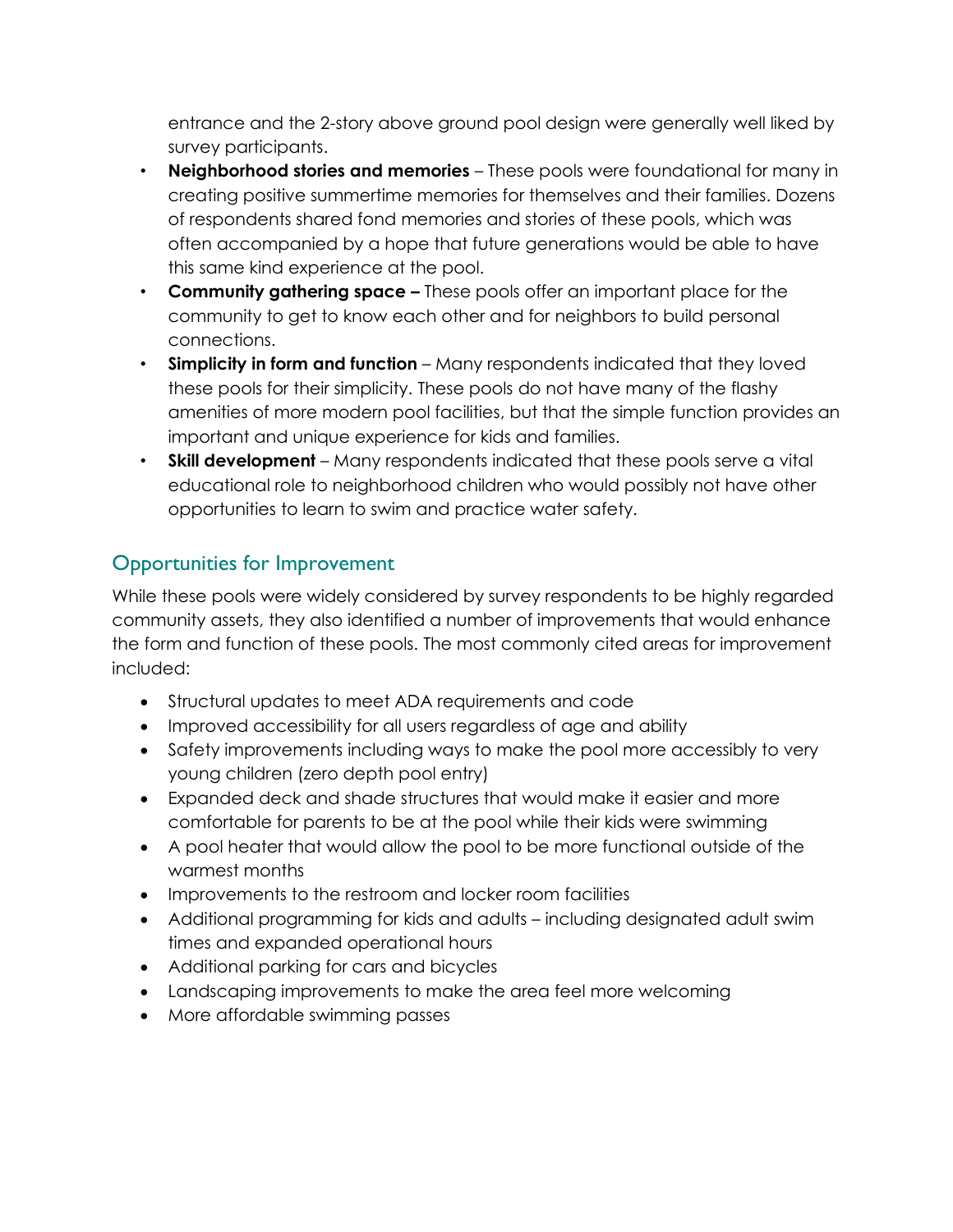### Priority Scenarios

Survey respondents were presented with 8 possible site scenarios and were asked to select their top preference for the future of the pool. The final preferred site scenarios were nearly identical in ranking between the two pools and are reflected in the list below (shown in descending order with the highest priority at the top of the list.

| <b>Proposed Site Scenario</b>                                                                                                                                                                                                                                                                                                                | Percent<br>Lowell | Percent<br>South |
|----------------------------------------------------------------------------------------------------------------------------------------------------------------------------------------------------------------------------------------------------------------------------------------------------------------------------------------------|-------------------|------------------|
| Renovate the pool to address deficiencies and add additional<br>amenities like a larger back deck, zero depth entry and more<br>accessible entrances, potentially at the rear of the structure. This<br>scenario would require substantial alterations to the facility, but the<br>historic front of the pool could possibly be retained.    | 34.92%            | 32.53%           |
| Renovate the pool to address deficiencies and reopen the pool with<br>minimal structural changes - this scenario would retain as much of the<br>historic structure as possible while still allowing for the pool to reopen.<br>ADA (access for people with disabilities) updates would still be required<br>which could alter the structure. | 29.03%            | 29.74%           |
| Take down the existing pool and build a new neighborhood pool at the<br>current location. This scenario would create an updated pool at the<br>existing site, which would be constrained by the size of the property.                                                                                                                        | 10.77%            | 10.73%           |
| Renovate and re-open the pool by any means within the city's budget.<br>This option indicates a preference for opening the pool regardless of<br>what changes need to happen to the existing structure.                                                                                                                                      | 10.17%            | 8.89%            |
| Take down the existing pool and build a new neighborhood pool at a<br>new location that would potentially allow for a larger pool with more<br>amenities.                                                                                                                                                                                    | 7.32%             | 6.71%            |
| Take down the existing pool and completely reimagine the space. The<br>reimagined site could be anything from a park, a community garden or<br>other public place.                                                                                                                                                                           | 2.32%             | 4.75%            |
| I need more information to decide.                                                                                                                                                                                                                                                                                                           | 4.22%             | 4.42%            |
| Retain the pool exactly as it is today as a historic structure and make no<br>changes - the pool could not reopen in this scenario.                                                                                                                                                                                                          | 1.25%             | 2.24%            |

## Funding Priorities

Recognizing that the City of Boise does not have an unlimited budget to spend on these pool projects, the survey asked respondents to weigh the importance of various expenditures that could be related to the renovation or redevelopment of these pool sites. The following list shows the top 6 funding priorities as identified by the survey respondents from both the Lowell and South Pool Survey.

- 1. Updates that make the pool easily accessible for all residents
- 2. Preservation of the Art Deco facility entrance and lettering
- 3. Family friendly improvements for all ages and swimming abilities